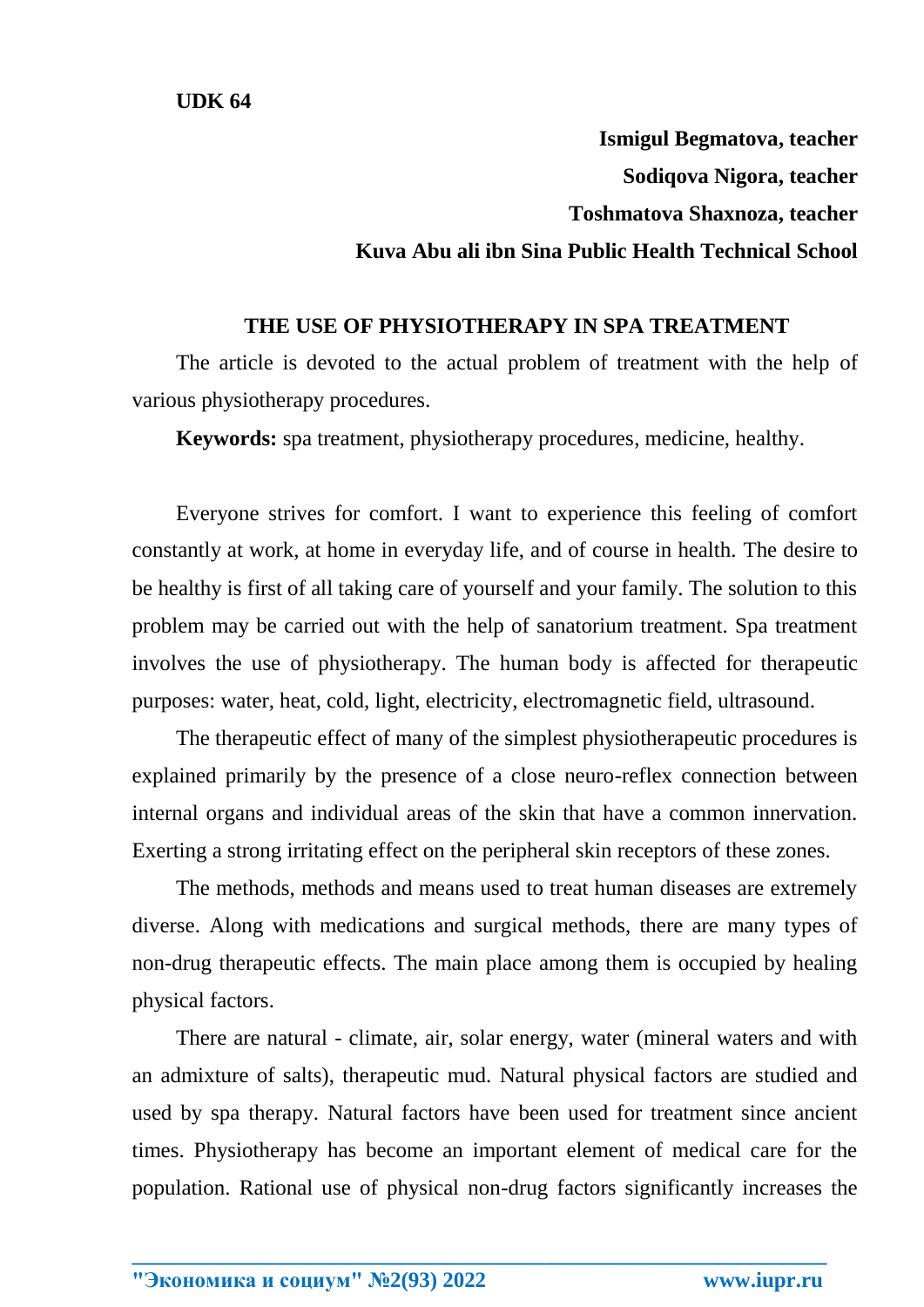effectiveness of complex treatment and rehabilitation of patients, reduces the duration of temporary disability, reduces disability, accelerating the return of patients to active life and creative work.

Physiotherapy procedures have a diverse effect on the human body. As a result of their use, pain sensations disappear or decrease, the functional state of organs are normalized, the activity of inflammatory processes decreases, the trophic of tissues and organs improves, the general condition improves. The use of various physiotherapy procedures has been relevant for many years, since physiotherapy procedures are included in various programs of complex treatment of many diseases.

The provision of spa treatment is considered as an effective direction of medical rehabilitation. There are various types and methods of physiotherapy treatment. There are several dozen methods of treatment in the arsenal of physiotherapy. They can be classified on the basis of which physical impact factor is the leading one. There are several dozen methods of physiotherapy treatment. There are types of physiotherapy treatment based on the use of:

- electric current electrotherapy;
- magnetic field magnetic therapy;
- light phototherapy;
- mechanical factors mechanotherapy;
- atmospheric pressure barotherapy;
- air environment aerotherapy and climatotherapy;
- thermophysical effects thermotherapy;
- therapeutic mud peloidotherapy;
- water and mineral water solutions hydrotherapy and balneotherapy.

**\_\_\_\_\_\_\_\_\_\_\_\_\_\_\_\_\_\_\_\_\_\_\_\_\_\_\_\_\_\_\_\_\_\_\_\_\_\_\_\_\_\_\_\_\_\_\_\_\_\_\_\_\_\_\_\_\_\_\_\_\_\_\_\_**

Absolute contraindications to any physiotherapy procedures are:

- oncological diseases;
- serious pathologies of the heart and lungs;
- pregnancy and lactation;
- renal or hepatic insufficiency;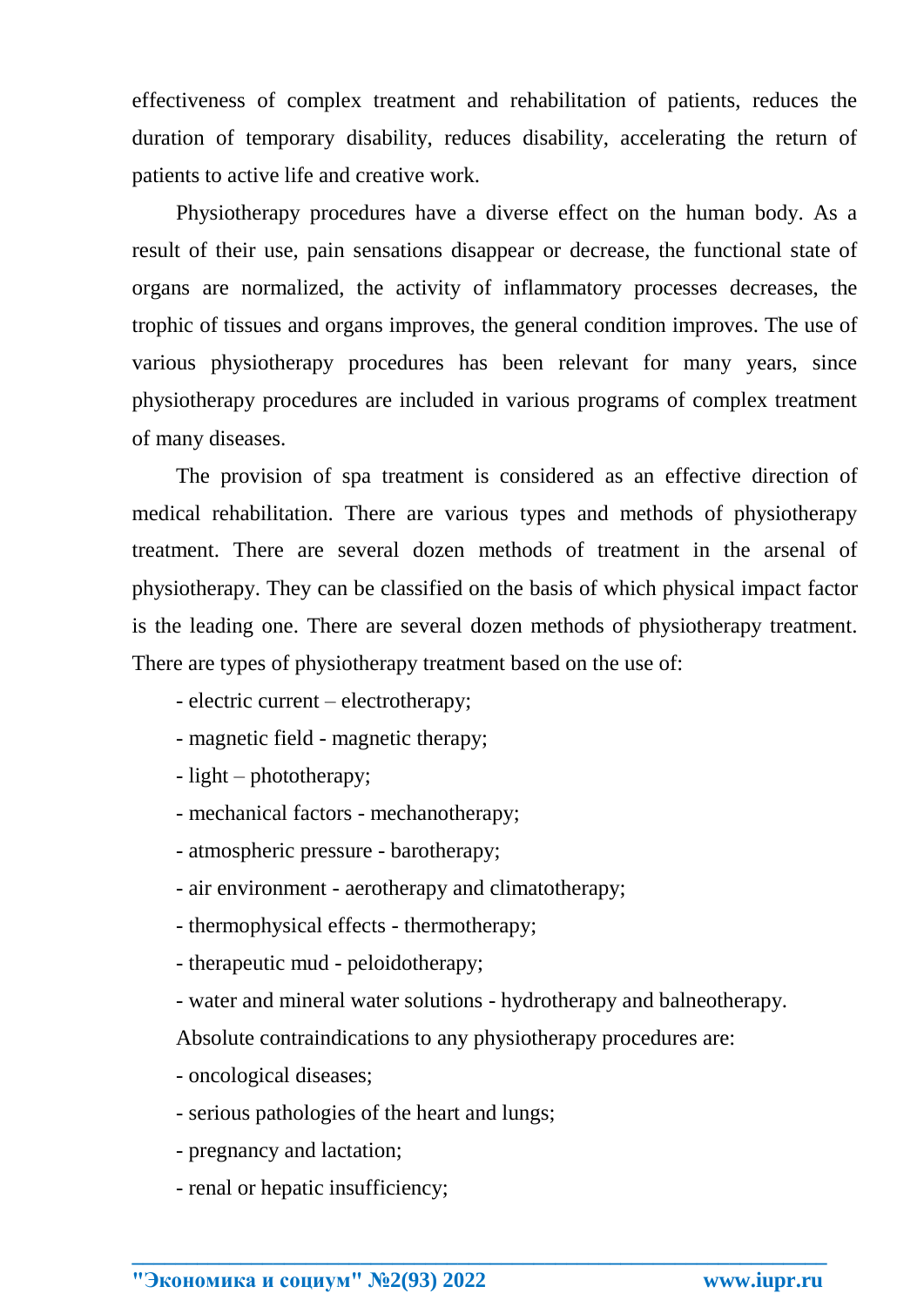- acute mental disorders;
- skin diseases in the acute stage;
- acute infectious diseases.

Spa treatment can be considered the most natural and physiological, since in many diseases, especially in the period of remission, i.e. after the disappearance of acute manifestations, it is the most effective. Various non-drug types of treatment are widely used in complex spa treatment:

- hydrotherapy,
- diet therapy,
- physical therapy,
- massage,
- acupuncture,
- the use of various devices.

Depending on the predominance of one or another therapeutic natural factor, resorts are divided into:

- climatic;
- balneological;

– mud treatment. Every vacationer in the sanatorium primarily cares about his health, chooses the time for treatment, and this is an excellent prevention for the prevention of various diseases, and active recreation.

The therapeutic and diagnostic process is organized taking into account the individual characteristics of those in need of sanatorium treatment, taking into account medical indications and contraindications. The methods used in the sanatorium include both traditional and the latest unique developments. Among them are therapeutic diets, a full range of balneological services, heat treatment with natural substances. In the arsenal of medicinal products - mud, paraffin, salt. Hardware methods of treatment, aromatherapy, physical therapy, massage, hirudotherapy and much more are widely used. Special mention should be made of the use of a unique technique of stretching the spine and joints. It should be noted that the sanatorium-dispensary also specializes in the treatment of the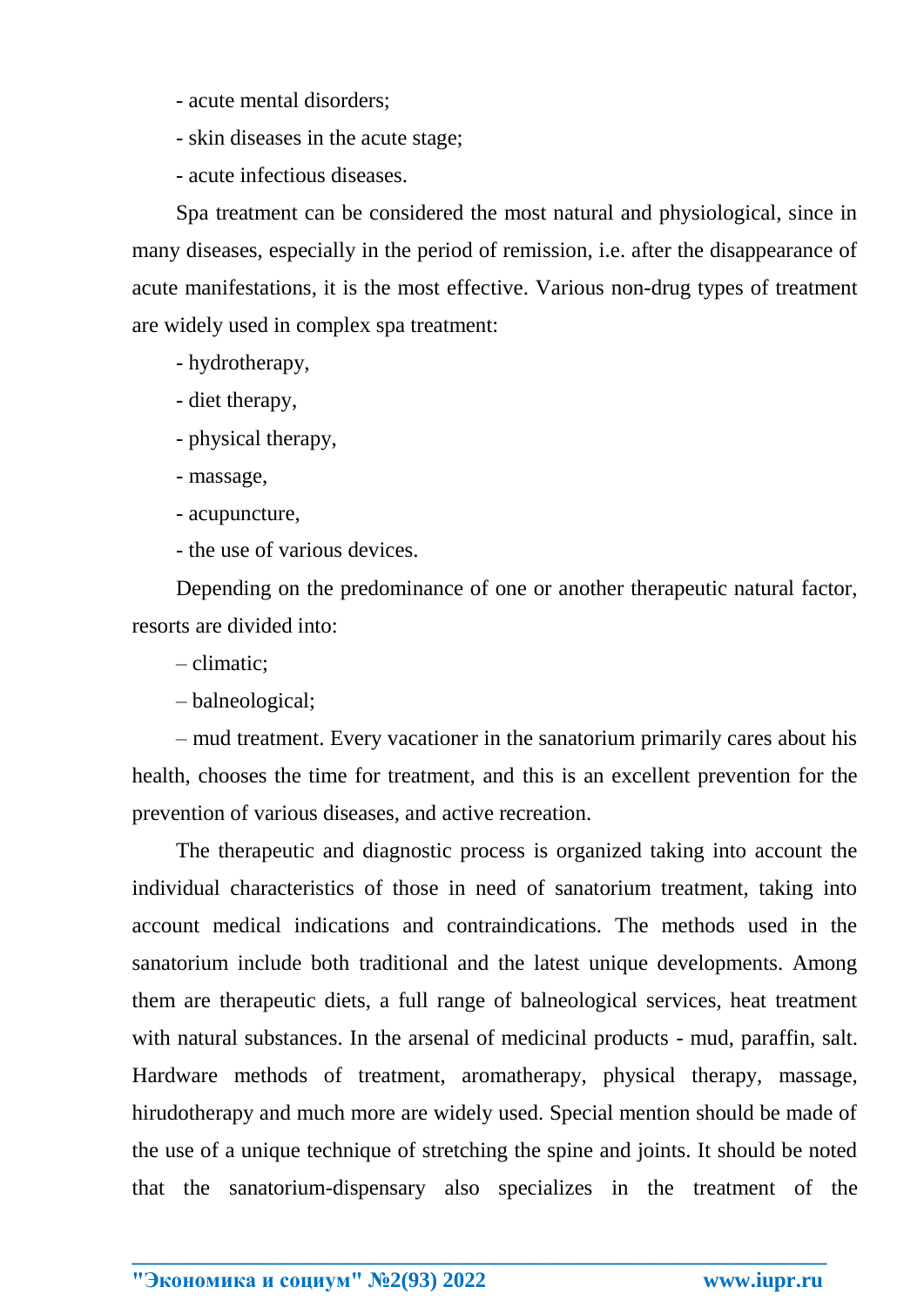cardiovascular system, nervous system, respiratory organs, gastrointestinal tract, occupational pathology. Types of treatment in the sanatorium: heat treatment, physiotherapy, laser therapy, massage, halocamera, aromatherapy, phytobar, hydrotherapy, dry carbon dioxide baths, hirudotherapy, cryosauna, cedar barrels, charcot shower, ozone therapy, laboratory tests.

An important issue when staying in a sanatorium-dispensary on vacation or treatment is nutrition. The sanatorium has organized 3 meals a day. Vacationers are offered a variety of dishes to choose from according to the diets prescribed by the attending physician. The daily menu is developed by the dietitian taking into account all norms, rules and individual characteristics of patients. Organized for vacationers and leisure - spending free time. Medical staff and leisure organizers offer vacationers, depending on the time of year, outdoor sports grounds where sports events can be organized: - football, volleyball, basketball, lawn tennis. A mobile lifestyle has a positive effect on the treatment and rehabilitation of vacationers.

Summer and winter equipment rental, gym, sauna, bar, billiards, library, barbecue area, 24-hour parking are at guests' disposal. It is also important that vacationers come to recover with families with children. Treatment and various entertainment activities are provided for children of different ages.

Sanatorium-resort physiotherapy treatment is simply necessary at the moment, as it gives every vacationer the opportunity to be treated and relax.

References:

1. Техника и методики физиотерапевтических процедур: Справочник / Под ред. В. М.Боголюбова.- М., 2002- 168с.

2. Башарова Г. Г., Абдуллаева М. Х. Влияние демократичного стиля на повышение качества образования //Science and Education. – 2021. – Т. 2. –  $\mathbb{N}_2$ .  $6. - C. 560 - 563.$ 

3. Улащик В. С., Лукомский И. В. Общая физиотерапия. - Книжный дом, 2004. - 512 с.